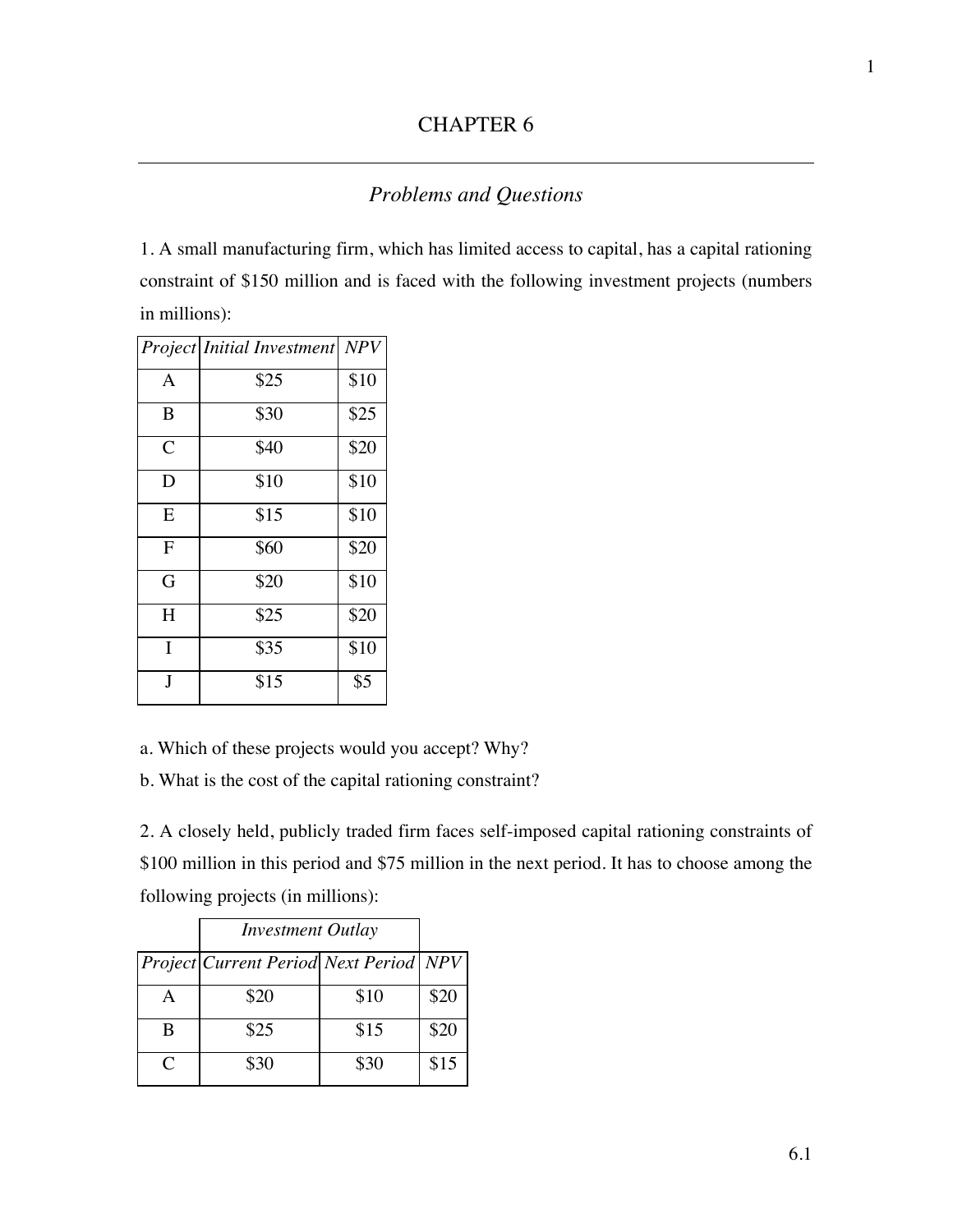| D              | \$15 | \$15 | \$20 |
|----------------|------|------|------|
| E              | \$40 | \$25 | \$30 |
| $\overline{F}$ | \$10 | \$10 | \$10 |
| G              | \$20 | \$15 | \$20 |
| H              | \$30 | \$25 | \$35 |
| I              | \$35 | \$25 | \$25 |
|                | \$25 | \$15 | \$10 |

Set up the linear programming problem, assuming that fractions and multiples of projects cannot be taken.

3. You own a rental building in the city and are interested in replacing the heating system. You are faced with the following alternatives:

a. A solar heating system, which will cost \$12,000 to install and \$500 a year to run and will last forever (assume that your building will, too).

b. A gas heating system, which will cost \$5,000 to install and \$1,000 a year to run and will last twenty years.

c. An oil heating system, which will cost \$3,500 to install and \$1,200 a year to run and will last fifteen years.

If your opportunity cost is 10 percent, which of these three options is best for you?

4. You are trying to choose a new siding for your house. A salesman offers you two choices:

a. Wood siding, which will last ten years and cost \$5,000 to install and \$1,000/year to maintain

b. Aluminum siding, which will last forever, cost \$15,000 to install, and will have a lower maintenance cost per year

If your discount rate is 10 percent, how low would your maintenance costs have to be for you to choose the aluminum siding?

5. You have just been approached by a magazine with an offer for renewing your subscription. You can renew for one year at \$20, two years for \$36, or three years at \$45.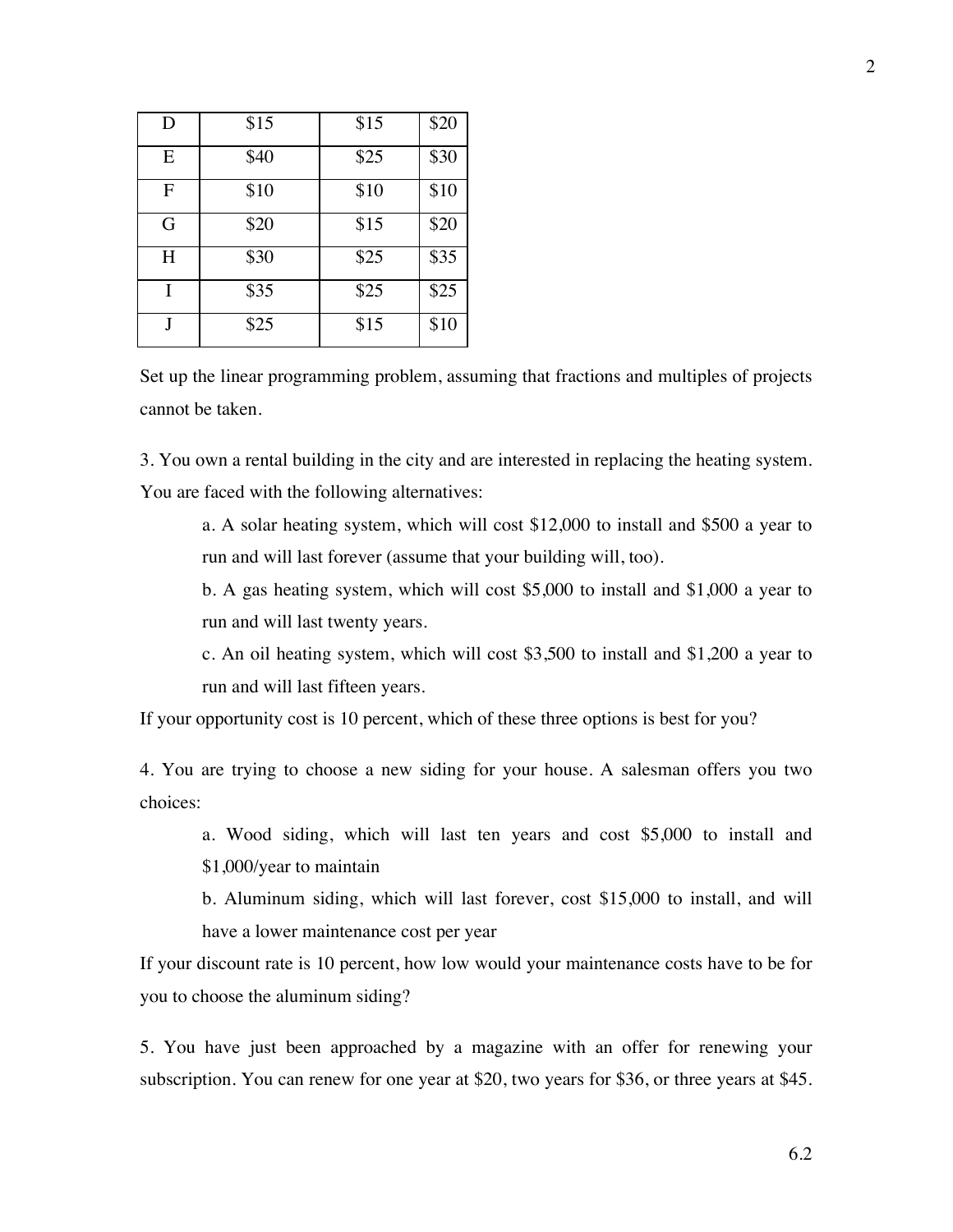Assuming that you have an opportunity cost of 20 percent and the cost of a subscription will not change over time, which of these three options should you choose?

6. You have been hired as a capital budgeting analyst by a sporting goods firm that manufactures athletic shoes and has captured 10 percent of the overall shoe market (the total market is worth \$100 million a year). The fixed costs associated with manufacturing these shoes is \$2 million a year, and variable costs are 40 percent of revenues. The company's tax rate is 40 percent. The firm believes that it can increase its market share to 20 percent by investing \$10 million in a new distribution system (which can be depreciated over the system's life of 10 years to a salvage value of zero) and spending \$1 million a year in additional advertising. The company proposes to continue to maintain working capital at 10 percent of annual revenues. The discount rate to be used for this project is 8 percent.

a. What is the initial investment for this project?

b. What is the annual operating cash flow from this project?

c. What is the NPV of this project?

d. How much would the firm's market share have to increase for you to be indifferent to taking or rejecting this project?

7. You are considering the possibility of replacing an existing machine that has a book value of \$500,000, a remaining depreciable life of five years, and a salvage value of \$300,000. The replacement machine will cost \$2 million and have a ten-year life. Assuming that you use straight-line depreciation and that neither machine will have any salvage value at the end of the next ten years, how much would you need to save each year to make the change (the tax rate is 40 percent)?

8. You are helping a bookstore decide whether it should open a coffee shop on the premises. The details of the investment are as follows:

• The coffee shop will cost \$50,000 to open; it will have a five-year life and be depreciated straight line over the period to a salvage value of \$10,000.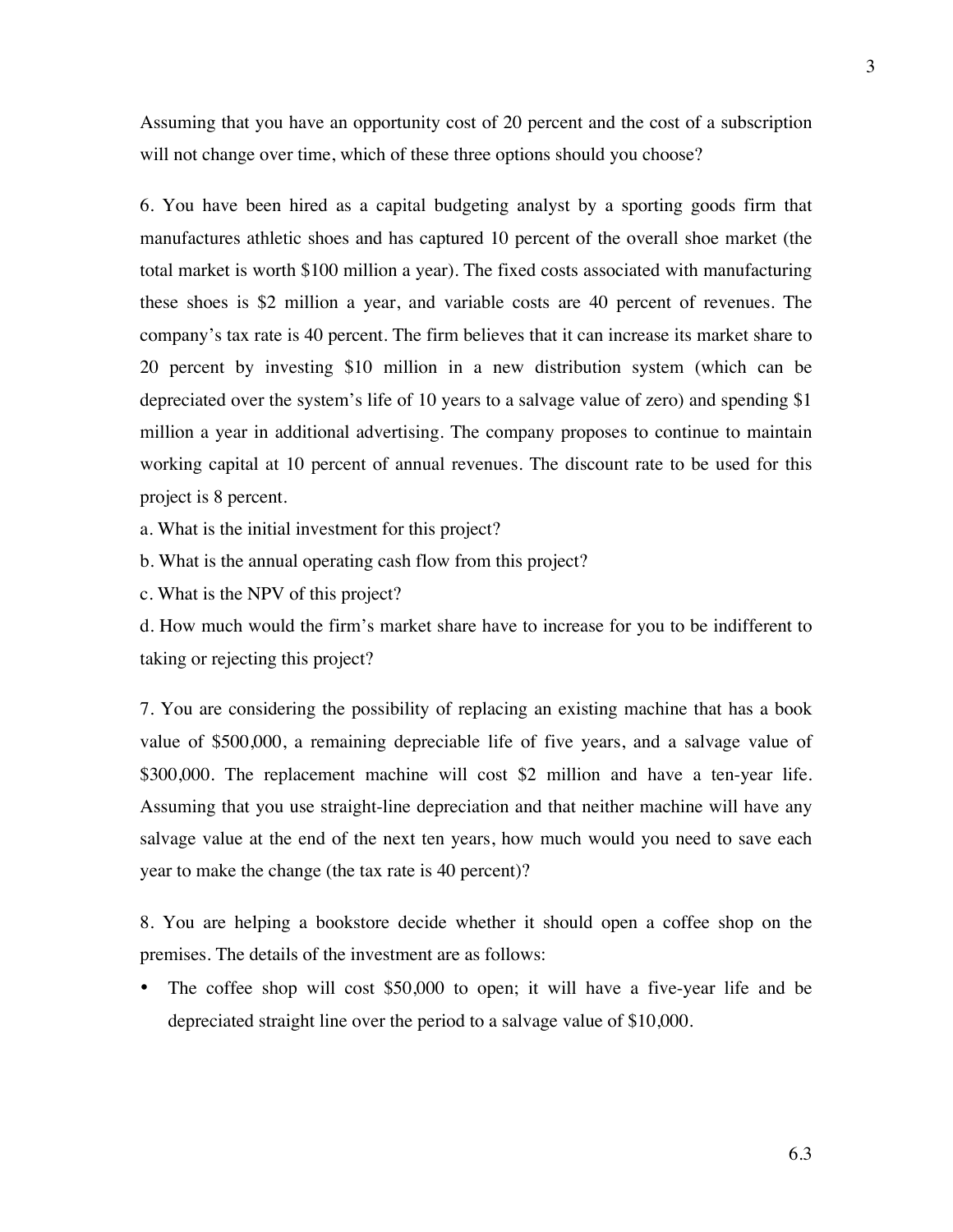- The sales at the shop are expected to be \$15,000 in the first year and grow 5 percent a year for the following four years. <AQ: Should this be the following four years instead of five? Yes….>
- The operating expenses will be 50 percent of revenues.
- The tax rate is 40 percent.
- The coffee shop is expected to generate additional sales of \$20,000 next year for the book shop, and the pretax operating margin is 40 percent. These sales will grow 10 percent a year for the following four years.
- a. Estimate the net present value of the coffee shop without the additional book sales.
- b. Estimate the present value of the cash flows accruing from the additional book sales.
- c. Would you open the coffee shop?

9. The lining of a plating tank must be replaced every three years at the cost of approximately \$2,000. A new lining material has been developed that is more resistant to the corrosive effects of the plating liquid and will cost approximately \$4,000. If the required rate of return is 20 percent and annual property taxes and insurance amount to about 4 percent of the initial investment, how long must the new lining last to be more economical than the present one?

|                         | Plan A   | $Plan$ $B$ |
|-------------------------|----------|------------|
| Initial cost            | \$50,000 | \$120,000  |
| Annual maintenance cost | \$9,000  | \$6,000    |
| Salvage value           | \$10,000 | \$20,000   |
| Life                    | 20 years | 40 years   |

10. You are a small business owner considering two alternatives for your phone system.

The discount rate is 8 percent. Which alternative would you pick?

11. You have been asked to compare three alternative investments and make a recommendation.

• Project A has an initial investment of \$5 million and after-tax cash flows of \$2.5 million a year for the next five years.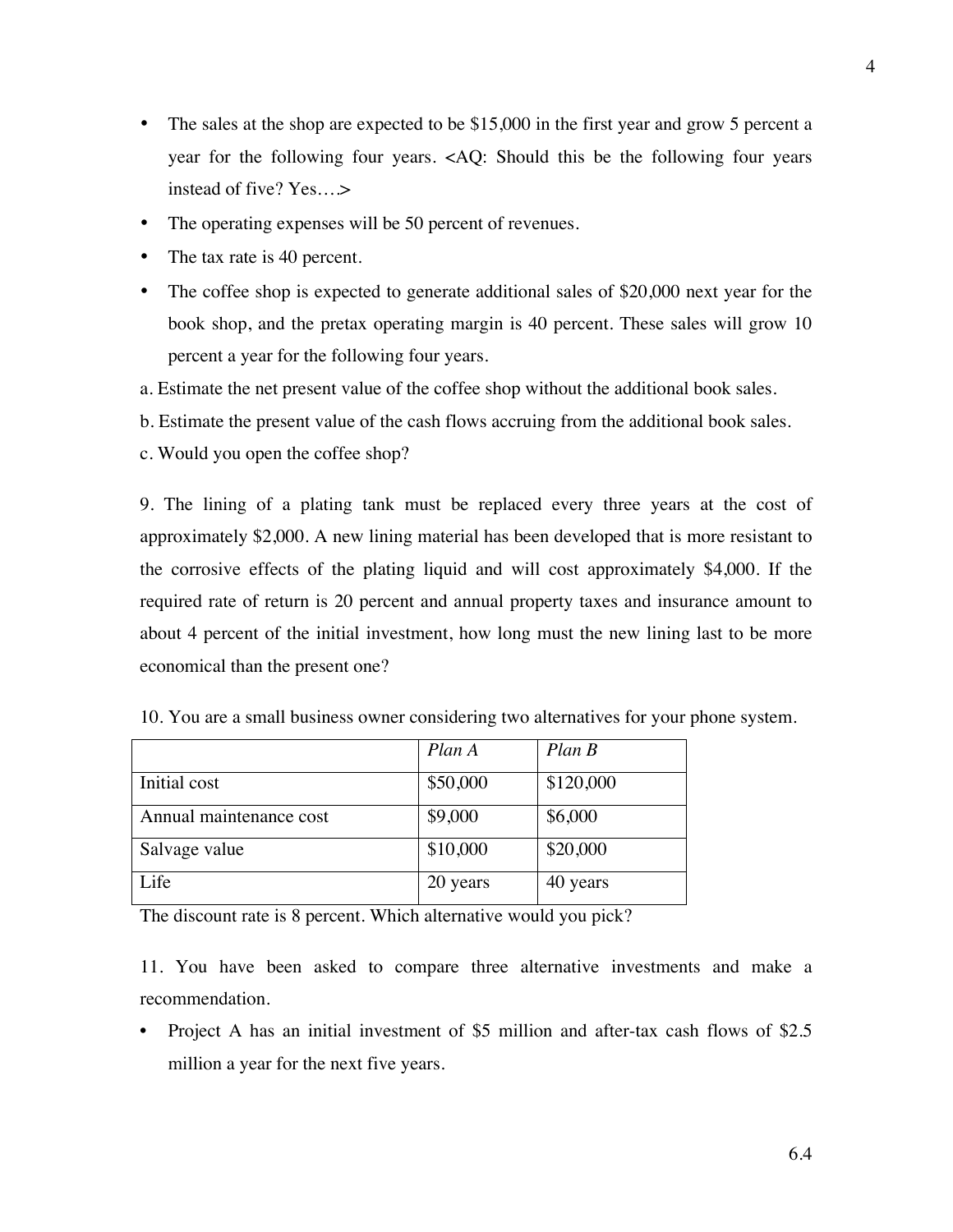- Project B has no initial investment, after-tax cash flows of \$1 million a year for the next ten years, and a salvage value of \$2 million (from working capital).
- Project C has an initial investment of \$10 million, another investment of \$5 million in ten years, and after-tax cash flows of \$2.5 million a year forever.

The discount rate is 10 percent for all three projects. Which of the three projects would you pick? Why?

12. You are the manager of a pharmaceutical company and are considering what type of laptop computers to buy for your salespeople to take with them on their calls.

- You can buy fairly inexpensive (and less powerful) older machines for about \$2,000 each. These machines will be obsolete in three years and are expected to have an annual maintenance cost of \$150.
- You can buy newer and more powerful laptops for about \$4,000 each. These machines will last five years and are expected to have an annual maintenance cost of \$50.

If your cost of capital is 12 percent, which option would you pick and why?

13. You are the supervisor of a town where the roads are in need of repair. You have a limited budget and are considering two options:

- You can patch up the roads for \$100,000, but you will have to repeat this expenditure every year to keep the roads in reasonable shape.
- You can spend \$400,000 to repave and repair the roads, in which case your annual expenditures on maintenance will drop.

If your discount rate is 10 percent, how much would the annual expenditures have to drop in the second option for you to consider it?

14. You are the manager of a specialty retailing firm that is considering two strategies for getting into the Malaysian retail market. Under the first strategy, the firm will make an initial investment of \$10 million and can expect to capture about 5 percent of the overall market share. Under the second strategy, the firm will make a much larger commitment of \$40 million for advertising and promotion and can expect to capture about 10 percent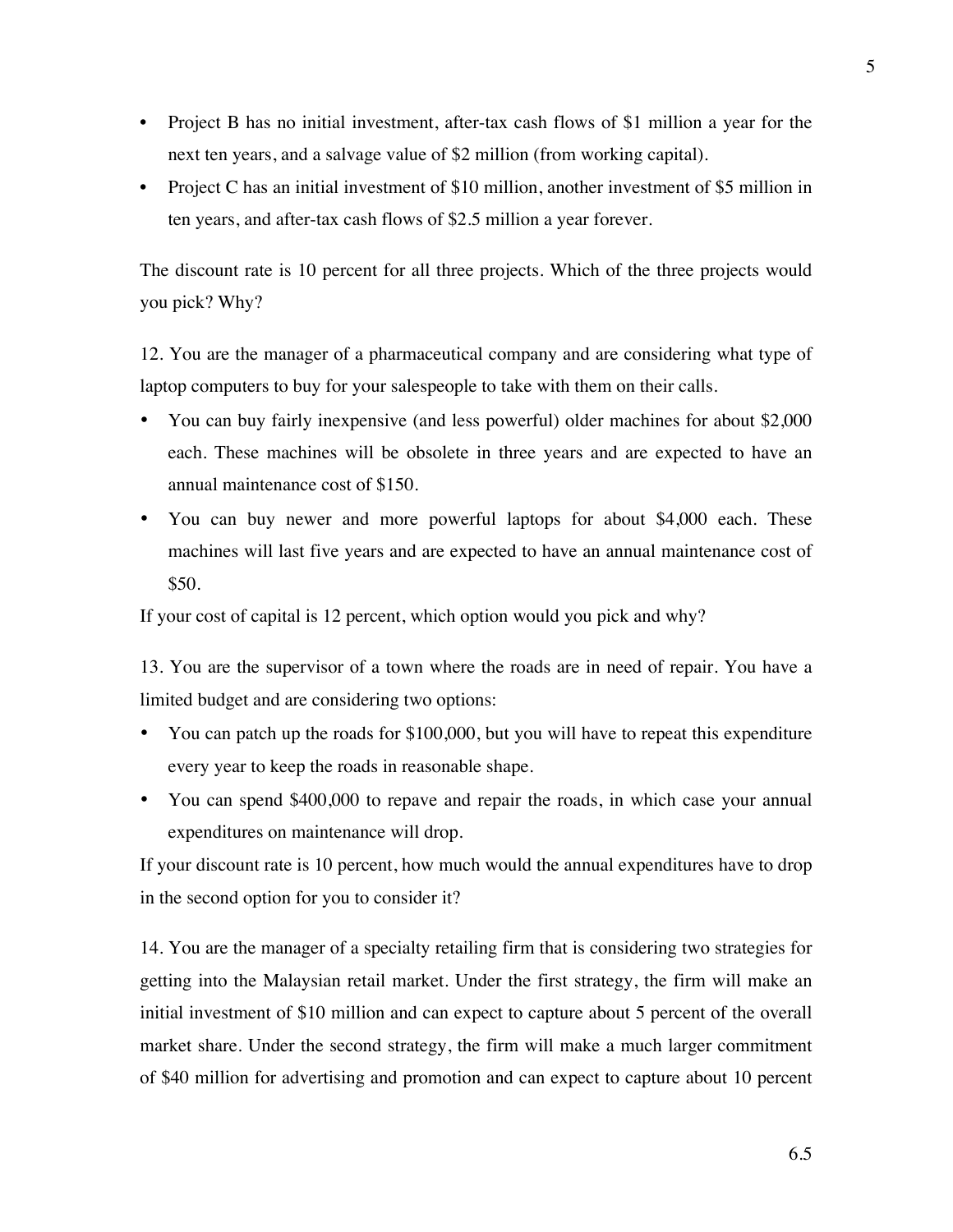of the market share. If the overall size of the market is \$200 million, the firm's cost of capital is 12 percent, and the typical life of a project in the firm is fifteen years, what would the operating margin have to be for the firm to consider the second strategy? (You can assume that the firm leases its stores and has no depreciation or capital expenditures.)

15. You work for a firm that has limited access to capital markets. As a consequence, it has only \$20 million available for new investments this year. The firm does have a ready supply of good projects, and you have listed all the projects.

| Project      | <i>Initial</i><br>Investment | NPV                | IRR $(\%)$ |
|--------------|------------------------------|--------------------|------------|
|              | (million)                    | ( <i>million</i> ) |            |
|              | \$10                         | \$3                | 21%        |
| $\mathbf{I}$ | \$5                          | \$2.5              | 28%        |
| Ш            | \$15                         | \$4                | 19%        |
| IV           | \$10                         | \$4                | 24%        |
| V            | \$5                          | \$2                | 20%        |

a. Based on the profitability index, which of these projects would you take?

b. Based on the IRR, which of these projects would you take?

c. Why might the two approaches give you different answers?

16. You are the owner of a small hardware store, and you are considering opening a gardening store in a vacant area in the back of your present store. You estimate that it will cost you \$50,000 to set up the new store, and that you will generate \$10,000 in after-tax cash flows from the store for the life of the store (which is expected to be ten years). The one concern you have is that you have limited parking; by opening the gardening store you run the risk of not having enough parking for customers who shop at your hardware store. You estimate that the lost sales from such occurrence would amount to \$3,000 a year, and that your after-tax operating margin on sales at the hardware store is 40 percent. If your discount rate is 14 percent, would you open the gardening store?

17. You are the manager of a grocery store, and you are considering offering baby-sitting services to your customers. You estimate that the licensing and set up costs will amount to \$150,000 initially and that you will be spending about \$60,000 annually to provide the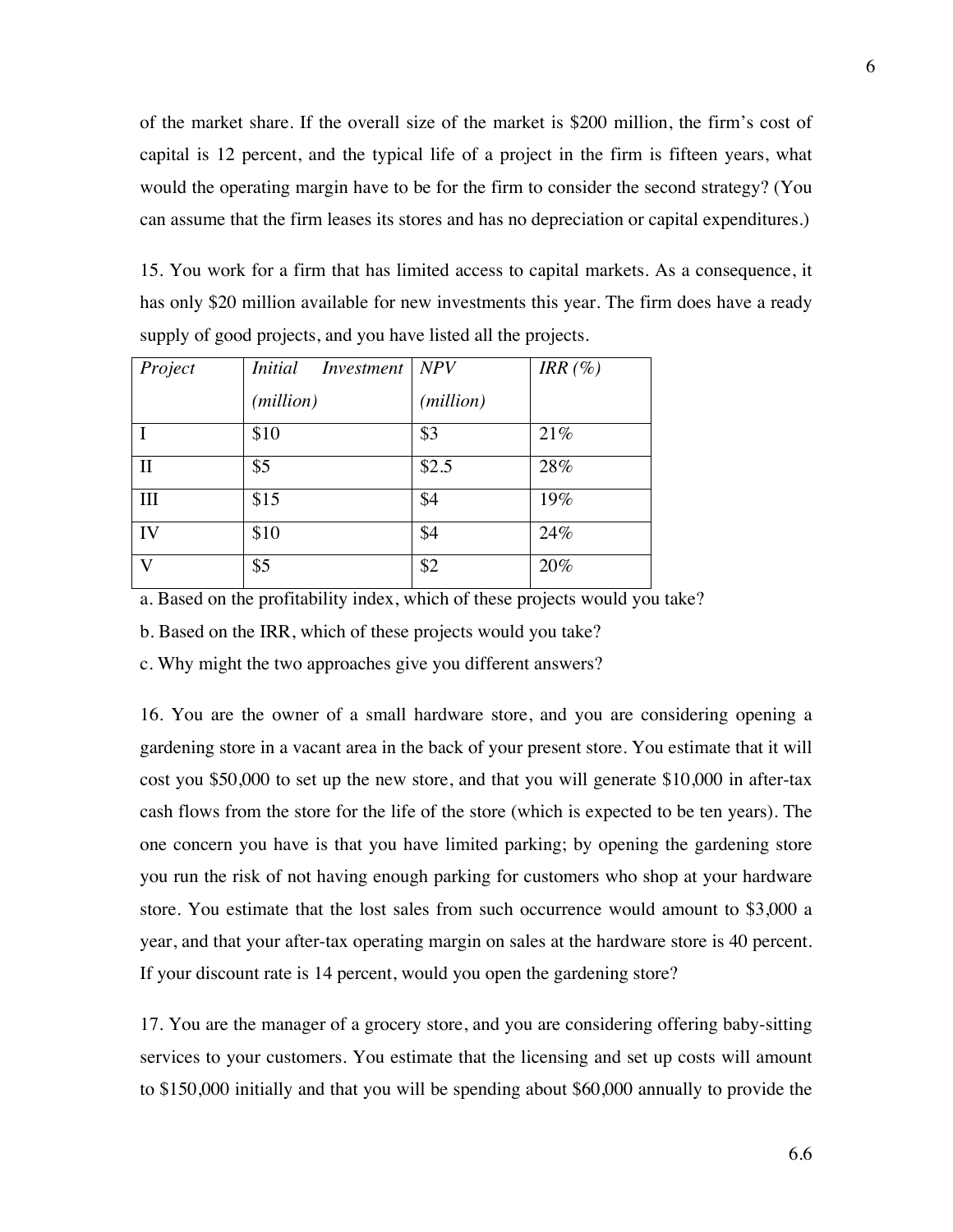service. As a result of the service, you expect sales at the store, which is \$5 million currently, to increase by 20 percent; your after-tax operating margin is 10 percent. If your cost of capital is 12 percent, and you expect the store to remain open for ten years, would you offer the service?

18. You run a financial service firm where you replace your employee's computers every three years. You have 5000 employees, and each computer costs \$2,500 currently—the old computers can be sold for \$500 each. The new computers are generally depreciated straight line over their three-year lives to a salvage value of \$500. A computer-service firm offers to lease you the computers and replace them for you at no cost, if you will pay a leasing fee of \$5 million a year (which is tax-deductible). If your tax rate is 40 percent, would you accept the offer?

19. You are examining the viability of a capital investment in which your firm is interested. The project will require an initial investment of \$500,000 and the projected revenues are \$400,000 a year for five years. The projected cost-of-goods-sold is 40 percent of revenues and the tax rate is 40 percent. The initial investment is primarily in plant and equipment and can be depreciated straight line over five years (the salvage value is zero). The project makes use of other resources that your firm already owns:

• Two employees of the firm, each with a salary of \$40,000 a year, who are currently employed by another division, will be transferred to this project. The other division has no alternative use for them, but they are covered by a union contract that will prevent them from being fired for three years (during which they would be paid their current salary).

• The project will use excess capacity in the current packaging plant. Although this excess capacity has no alternative use now, it is estimated that the firm will have to invest \$250,000 in a new packaging plant in year four as a consequence of this project using up excess capacity (instead of year eight as originally planned).

• The project will use a van currently owned by the firm. Although the van is not currently being used, it can be rented out for \$3,000 a year for five years. The book value of the van is \$10,000 and it is being depreciated straight line (with five years remaining for depreciation).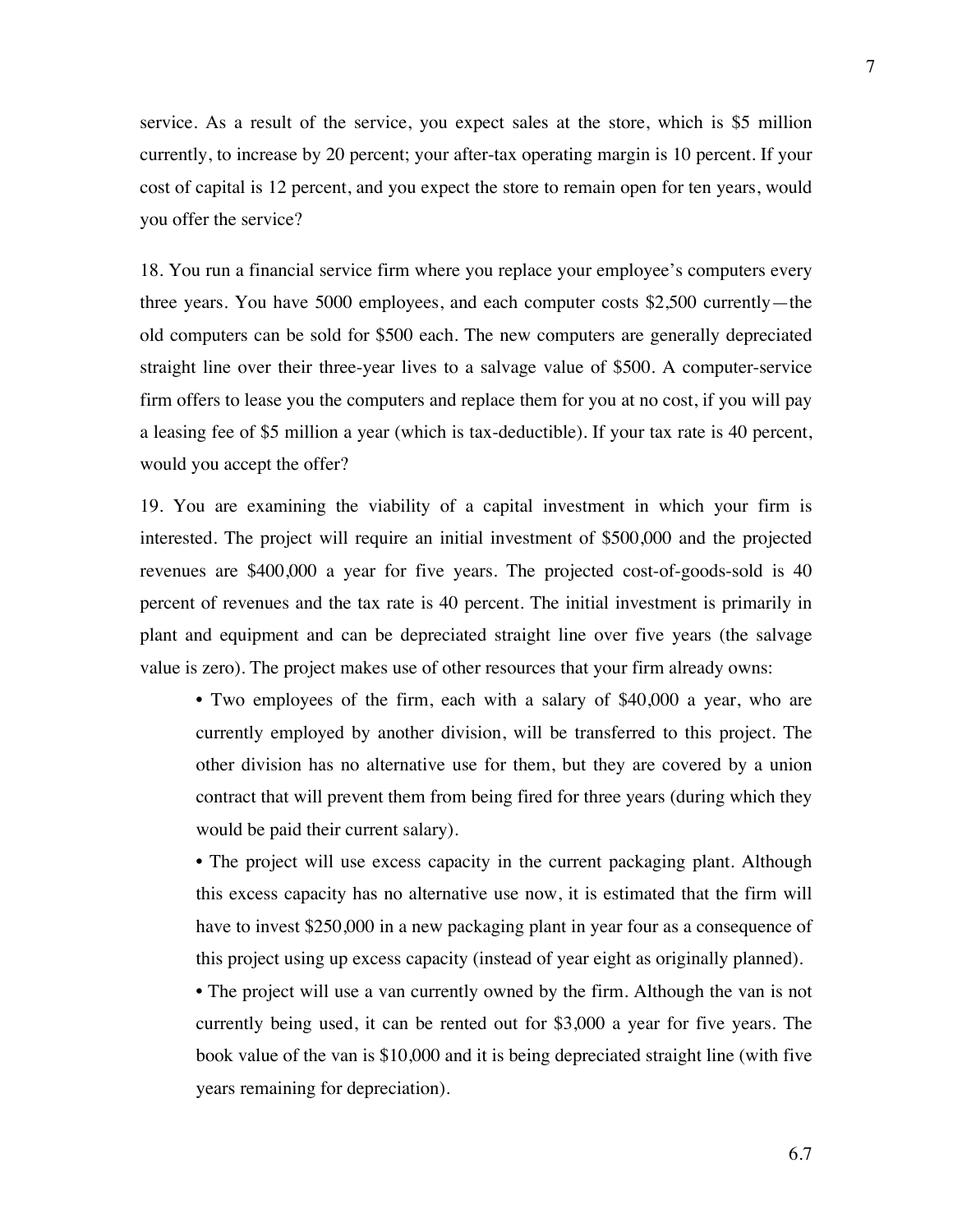• The discount rate to be used for this project is 10 percent.

a. What (if any) is the opportunity cost associated with using the two employees from another division?

b. What (if any) is the opportunity cost associated with the use of excess capacity of the packaging plant?

c. What (if any) is the opportunity cost associated with the use of the van ?

d. What is the after-tax operating cash flow each year on this project?

e. What is the NPV of this project?

20. Your company is considering producing a new product. You have a production facility that is currently used to only 50 percent of capacity, and you plan to use some of the excess capacity for the new product. The production facility cost \$50 million five years ago when it was built and is being depreciated straight line over twenty-five years (in real dollars, assume that this cost will stay constant over time).

| Product    | Capacity    | Growth Rate $(\% )$ | Revenues           | Fixed Cost                 | Variable          |
|------------|-------------|---------------------|--------------------|----------------------------|-------------------|
| Line       | <b>Used</b> | /Year Currently     | $\Im$<br>Currently | $(\text{\$ million})$ Cost | (S <sup>2</sup> ) |
|            | (%)         |                     | million)           | $\gamma$ Year              | million)/Year     |
| Old        | 50          | 5                   | 100                | 25                         | 50                |
| product    |             |                     |                    |                            |                   |
| <b>New</b> | 30          | 10                  | 80                 | 20                         | 44                |
| product    |             |                     |                    |                            |                   |

The new product has a life of ten years, the tax rate is 40 percent, and the appropriate discount rate (real) is 10 percent.

a. If you take on this project, when would you run out of capacity?

b. When you run out of capacity, what would you lose if you chose to cut back production (in present value after-tax dollars)? (You have to decide which product you are going to cut back production on.)

c. What would the opportunity cost to be assigned to this new product be if you chose to build a new facility when you run out of capacity instead of cutting back on production?

21. You are an analyst for a sporting goods corporation that is considering a new project that will take advantage of excess capacity in an existing plant. The plant has a capacity